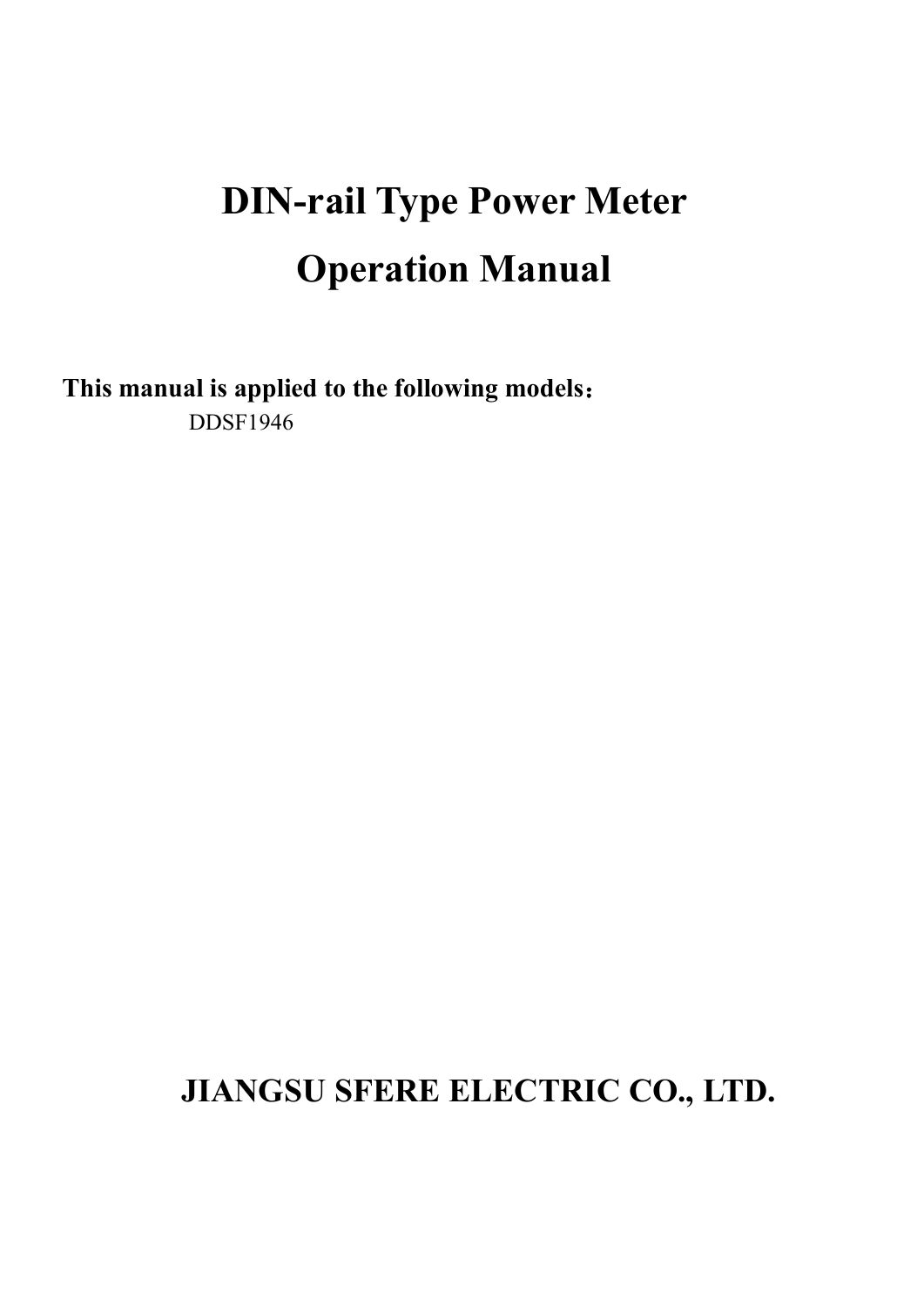# **1. Introduction**

DIN-rail type electric energy meters are designed and produced according to user's real electricity consumption situation by adopting advanced energy measurement IC and using digital sampling processing and SMT technologies. They adopt modularity structure with the features such as **small volume, convenient installation and reliable working**.

### **2.Naming rule**



#### **3.Model Selection**

| <b>Model</b>             |                           | Single phase    |
|--------------------------|---------------------------|-----------------|
| <b>Function</b>          |                           | <b>DDSF1946</b> |
| Wiring mode              | Single phase              | $\sqrt{}$       |
|                          | Three phase three<br>wire |                 |
|                          | Three phase four<br>wire  |                 |
| Voltage range            | 220V                      | $\sqrt{ }$      |
|                          | 3×220V/380V               |                 |
|                          | $3\times380V$             |                 |
| Current<br>specification | Direct input              | 5(100)A         |
|                          | Input via CT              | 1.5(6)A         |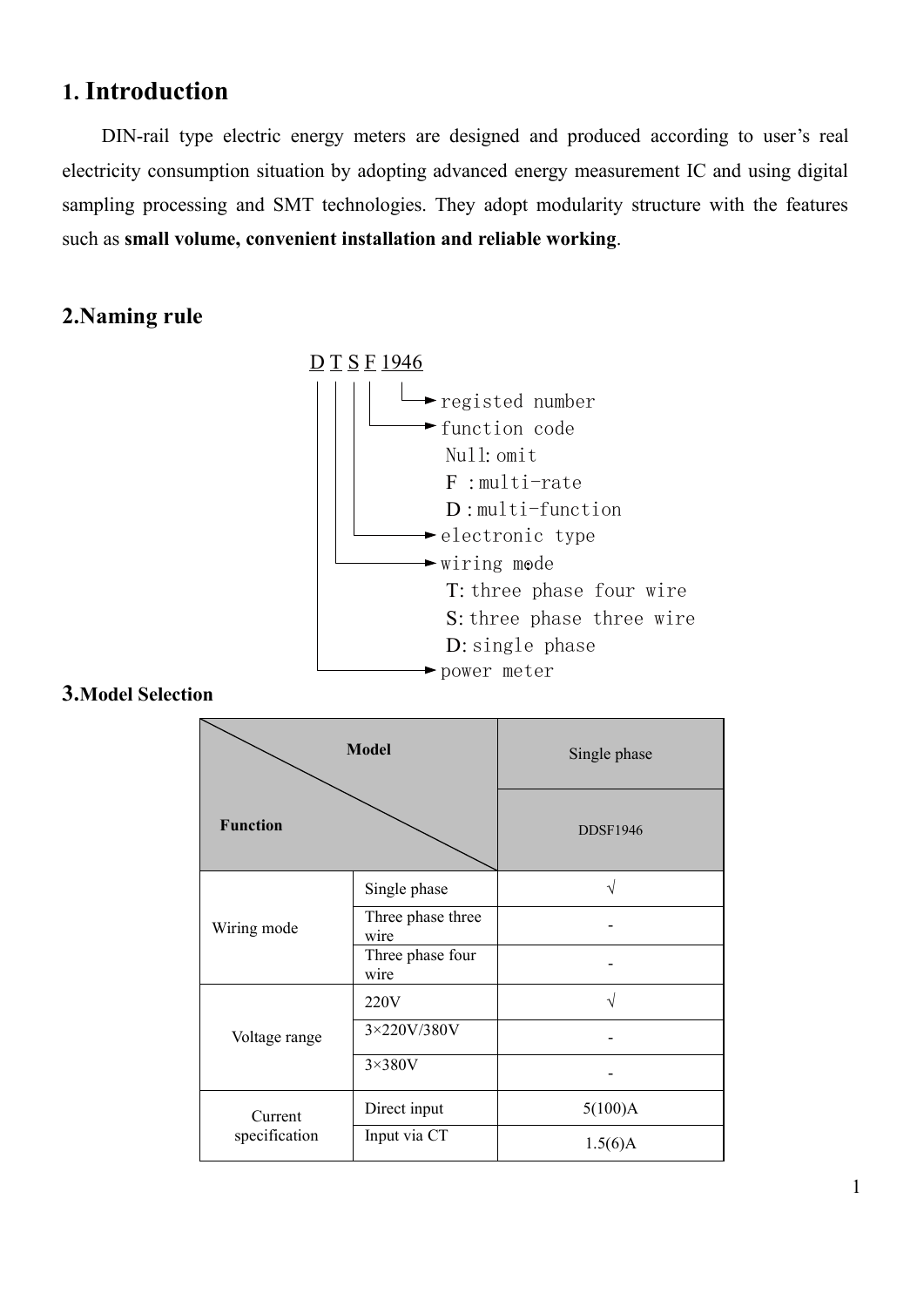|                            | Voltage & current        |            |  |
|----------------------------|--------------------------|------------|--|
|                            | Power                    | $\sqrt{ }$ |  |
| Real-time                  | Power factor             |            |  |
| measurement                | Frequency                | $\sqrt{ }$ |  |
|                            | <b>THD</b>               |            |  |
|                            | Bi-directional<br>energy | V          |  |
| Energy metering            | Four-quadrant<br>energy  |            |  |
|                            | Multi-rate energy        |            |  |
| Demand                     |                          |            |  |
| Events record              |                          |            |  |
| Communication<br>interface | <b>RS485</b>             | $\circ$    |  |
| Energy pulse               |                          | V          |  |
| Display mode               |                          | <b>LCD</b> |  |

Note: in the upper format,  $\sqrt{}$  means the function is available; - means the function is not available;  $\circ$  means the function is optional.

## **4.Technical index**

| <b>Electrical feature</b> |                        |         |                                                            |
|---------------------------|------------------------|---------|------------------------------------------------------------|
|                           | Model<br>Function      |         | <b>DDSF1946</b>                                            |
| Accuracy                  |                        |         | Voltage, current: 0.5 Class; Power, active energy: 1 Class |
| Rated voltage             |                        |         | 220V                                                       |
|                           | Direct input           |         | 5(100)A                                                    |
| Input current             | Input via CT           |         | 1.5(6)A                                                    |
| Frequency                 |                        |         | 50/60 Hz                                                   |
| Wiring mode               |                        |         | 1P2W                                                       |
| Voltage range             |                        |         | $0.8$ Un $\sim 1.2$ Un                                     |
| Consumption               | voltage<br>consumption | circuit | $<$ 5VA                                                    |
|                           | current                | circuit | < 2VA                                                      |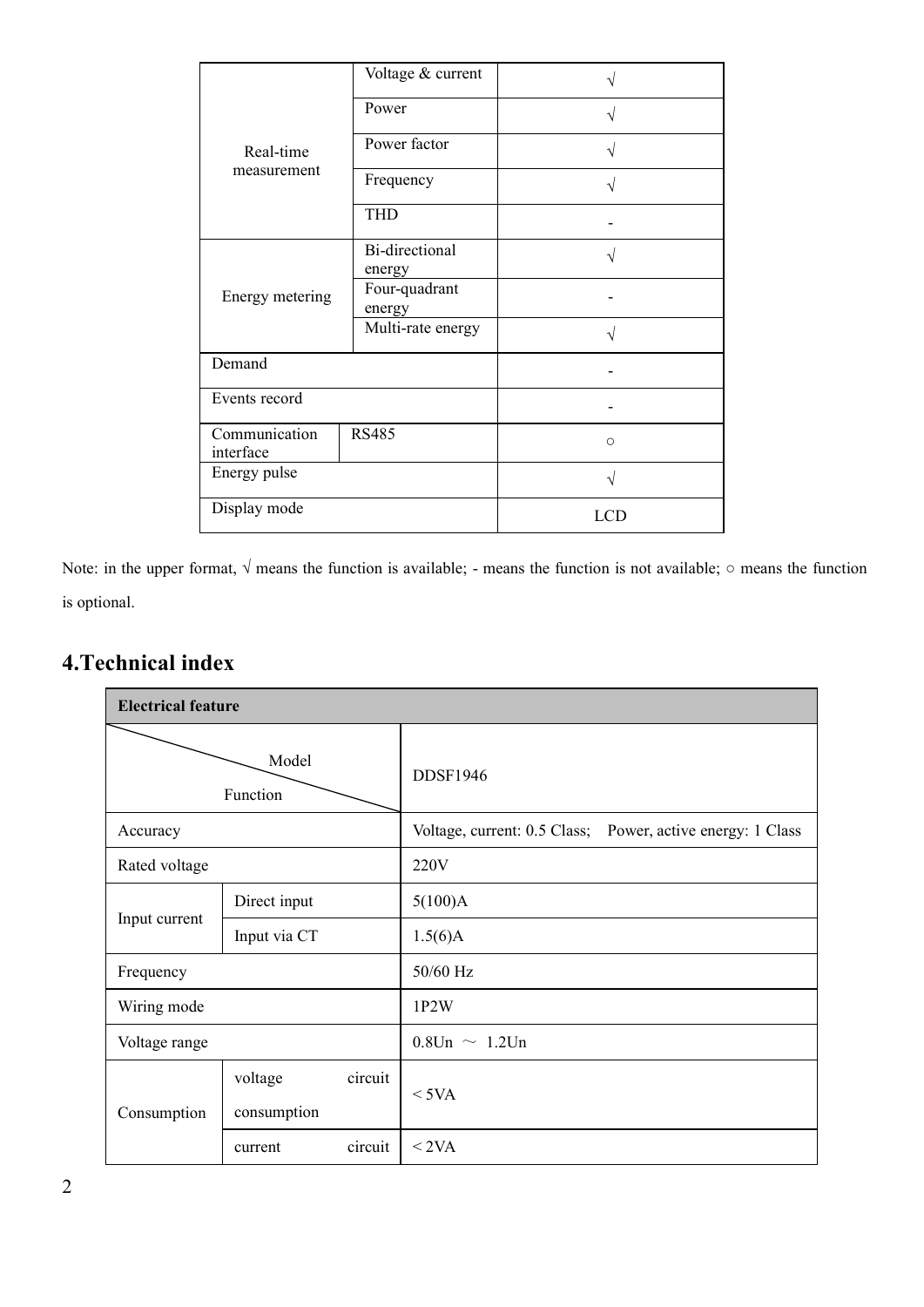|                                                                   | consumption  |                                              |                          |
|-------------------------------------------------------------------|--------------|----------------------------------------------|--------------------------|
| Start current                                                     | direct input | $0.004$ Ib                                   |                          |
|                                                                   | input via CT | $0.002$ In                                   |                          |
| Energy pulse                                                      |              | One optoelectronic isolation output,         |                          |
|                                                                   |              | pulse width (80±20%) ms                      |                          |
| RTC error                                                         |              | $\leq$ 0.5s/day                              |                          |
| <b>Communication feature</b>                                      |              |                                              |                          |
| RS485 port                                                        |              | Modbus-RTU protocol, baud rate up to 9600bps |                          |
|                                                                   |              | DL/T 645 protocol, baud rate up to 9600bps   |                          |
| <b>Mechanical feature</b>                                         |              |                                              |                          |
| Dimension                                                         |              | $72\times90\times63.5$                       |                          |
| IP protection                                                     |              | IP54 (front case) /IP20 (rear case)          |                          |
| <b>Environment feature</b>                                        |              |                                              |                          |
| Work temperature                                                  |              | $(-10\sim 55)$ °C                            |                          |
| Storage temperature                                               |              | $(-25\sim 70)$ °C                            |                          |
| Relative humidity                                                 |              | $(5~95)\%$ (no condensation)                 |                          |
| <b>EMC</b>                                                        |              |                                              |                          |
| Electrostatic discharge immunity                                  |              | IEC 61000-4-2-III class                      |                          |
| Radiated, radio-frequency, electromagnetic field immunity         |              | IEC 61000-4-3-III class                      |                          |
| Electrical fast transient/burst immunity test                     |              | IEC 61000-4-4-IV class                       |                          |
| <b>Surge immunity</b>                                             |              | IEC 61000-4-5-IV class                       |                          |
| Immunity to conducted disturbances, induced by radio-frequency    |              | IEC 61000-4-6-III class                      |                          |
| fields                                                            |              |                                              |                          |
| Power frequency magnetic field immunity                           |              | IEC 61000-4-8-III class                      |                          |
| Voltage dips, short interruptions and voltage variations immunity |              |                                              | IEC 61000-4-11-III class |

# **5. Installation and wiring**

#### **5.1 Outline dimension**

Single phase meter outline dimension (mm)